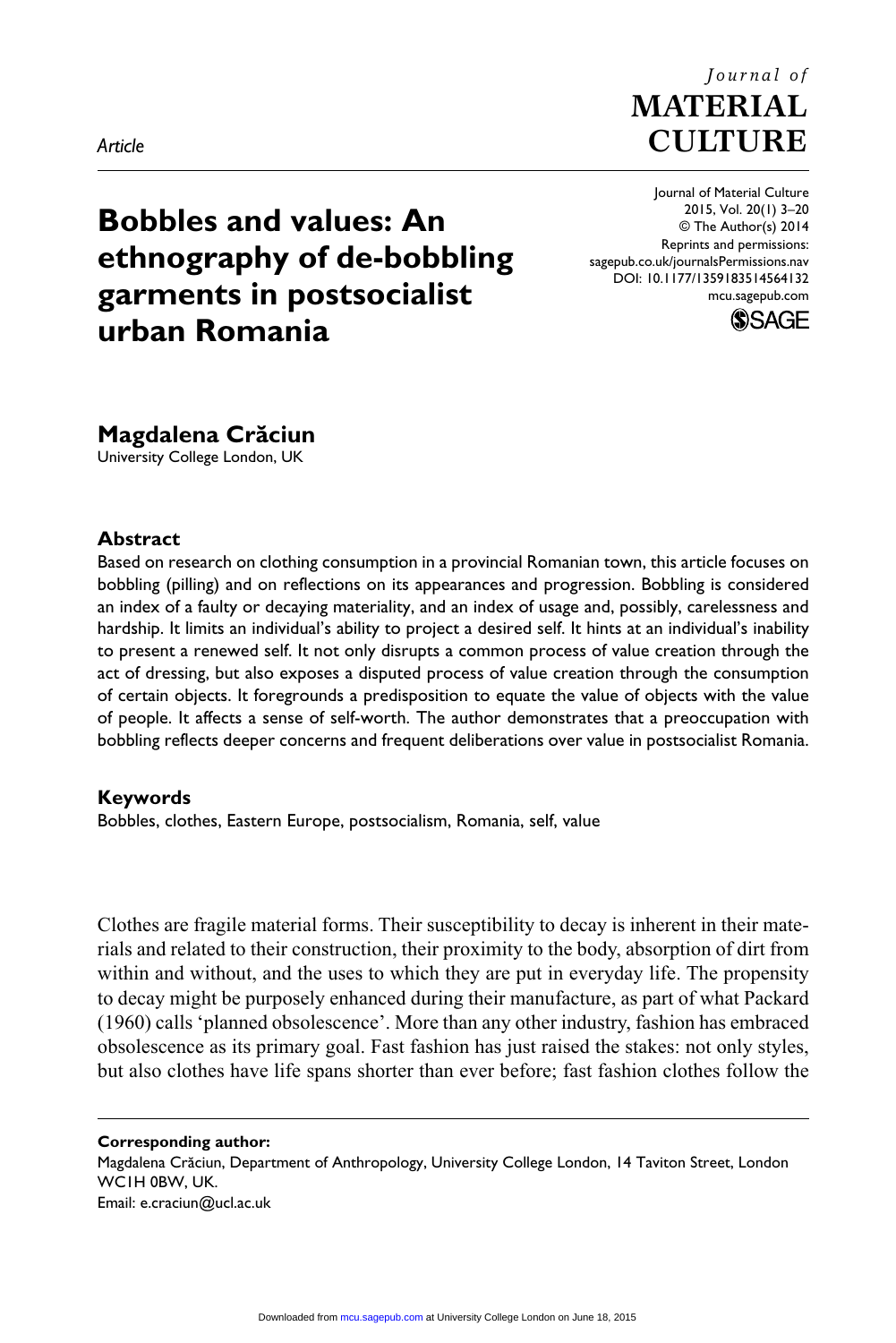trends, but are poorly made from low quality materials, with limited options for repair. The decay of clothes takes many forms: fibres age, yarn structures disintegrate, weaves break down, threads unravel, seams come out, hems fray, colours fade and shapes become loose; fabrics get worn, bobbled, stained, stretched, punctured and ripped.

This article focuses on a certain type of material decay – bobbling (pilling). This is manifested in the formation of small balls of fibre on the surface of clothes from the damaged fibres that were separated through friction and abrasion in wearing and washing from the fabric. These balls hang on protruding fibres which have not broken yet, and, therefore, give a rough appearance to the surface of the fabric (Beltran et al., 2006; Chen and Huang, 2004; Xu, 1997).

Unexpectedly, bobbling was often mentioned in my conversations about clothing consumption in a provincial Romanian town (this research, part of a larger doctoral project, was carried out between October 2005 and May 2006; it was conducted primarily with people of low middle class status and, in smaller numbers, with people of working class and middle class status). Bobbling affected clothes, that is, objects which, through their very materiality and how they felt and looked on the body, played an important role in the constitution of the self and the development of a sense of self-worth (Küchler and Miller, 2005). In passionate discussions or outbursts of anger, my interlocutors complained that their garments bobbled quickly, quicker than they expected. They explained why they invested in the maintenance of the surfaces of their garments. They stressed that bobbled garments could not be worn in public. They recounted how they tried to evaluate the propensity of the fabrics for bobbling. They claimed that bobbling was different from other forms of degradation and de-bobbling was distinct from other practices of mending and maintaining garments. They pointed out that at some point the tide inevitably turned, hope faded away, and they gave up the fight against bobbles and removed badly affected garments from the active wardrobe.

For these people, bobbling was an index of a faulty or decaying materiality. It pointed at the shifting materiality of value. It was an index of usage and, possibly, carelessness and hardship. It limited an individual's ability to project a desired self. It hinted at an individual's inability to present a renewed self. Bobbling not only disrupted a common process of value creation through the act of dressing, but also exposed a disputed process of value creation through the consumption of certain objects. It foregrounded a predisposition to equate the value of objects with the value of people. It nurtured a suspicion that the low value of objects was translated as the low value of people. It affected a sense of self-worth. In brief, their reactions and reflections showed that bobbling provoked intense deliberations over value.

I use value to refer to the evaluative terms in which individuals judge the worth and significance of objects and persons, and discuss how these reflect on one another. I take into consideration the colloquial slippage between value and values: in everyday life people use a single term, namely value, to refer to the monetary worth of an object as well as the values they hold dear in relation to individuals, family, community, morality or religion (Miller, 2008). Moreover, I take into account the way in which this colloquial slippage is reflected upon in a postsocialist context: many people living in postsocialist societies share a concern that value is increasingly reduced to monetary worth (Mandel and Humphrey, 2002).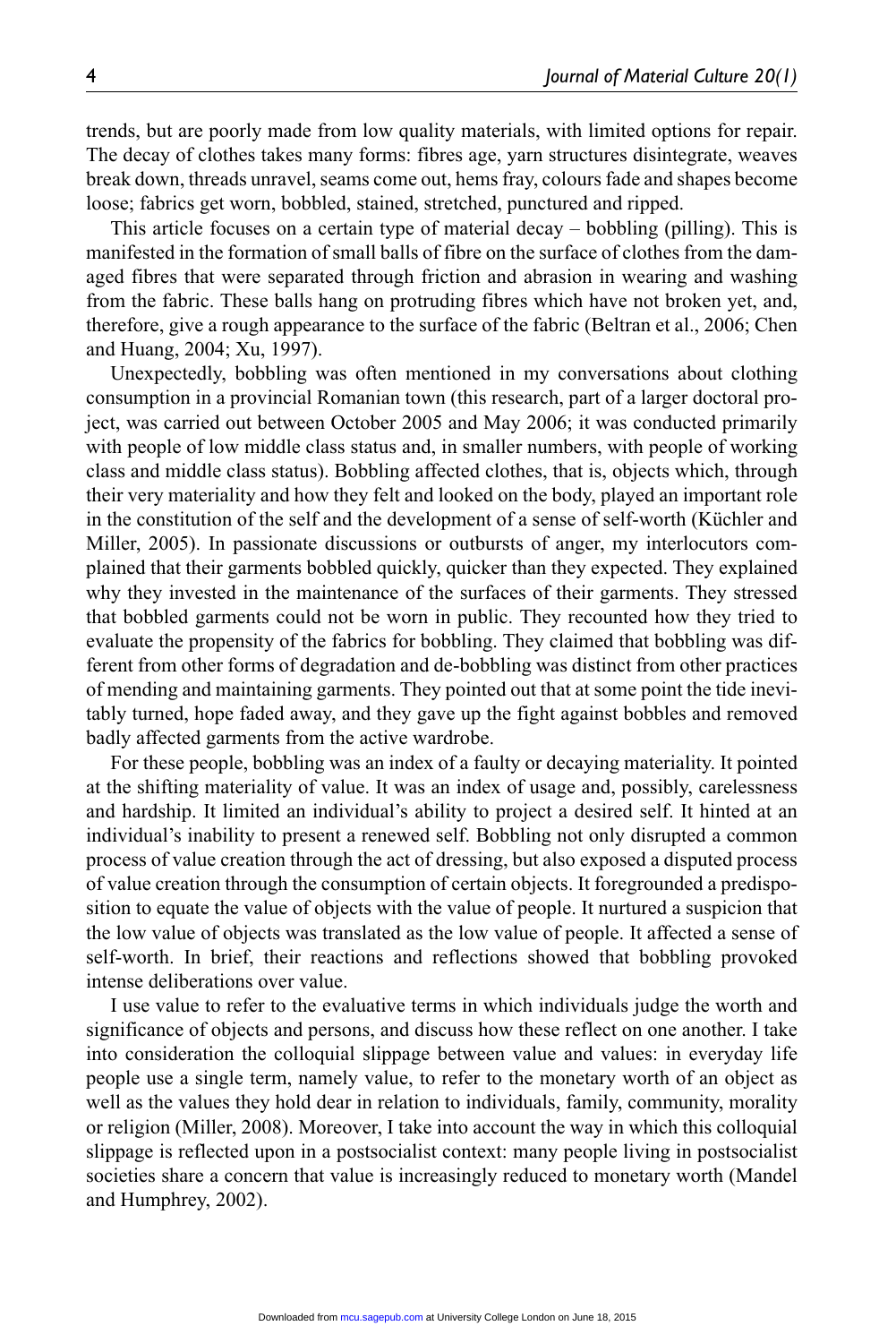Verdery (2003: 20) notes that value is a central theme in postsocialism. Theoretically, this centrality is predictable: if value, as many of its theoreticians emphasise (Graeber, 2001; Munn, 1986; Thomas, 1991), is a function of context, then alterations in context necessarily impact on value. Ethnographies of postsocialist societies extensively document processes of value creation and transformation engendered by the collapse of socialism and the opportunity and urgency thus created to conceptualise value in new ways. In Verdery's (2003) ethnography, she demonstrates, through a detailed exploration of processes of decollectivisation, privatisation and property restitution in rural Romania, how value is acquired, enlarged, reconstituted, destroyed and lost. Patico (2008), to give another example, focuses on how urban Russians reflect upon the changing relationship between individual merit and social status, and their materialisations in objects and wealth, and on how they accommodate themselves with the new conceptualisation of value that is being forged in the postsocialist period. This article contributes to this body of work on postsocialism: the bitter reflections and outbursts of anger it narrates indicate that bobbling points at ambivalent, if not failed, value.

To define this type of value, I build on Verdery's (2003: 21) observation that 'the creation and definition of value is a process, often highly political.' I use the term 'ambivalent, if not failed, value' to capture a turning point in this process, more specifically in the evaluation of objects and persons and of their potential to impact on both the perception of value as immaterial and the understanding of value as inherent, and material. In this case, the appearance and progression of bobbling unites these two perspectives on value.

How can this kind of value be framed theoretically? Anthropology offers different theories of value, and those that emphasise that value emerges in action are perhaps the most intellectually stimulating theories (e.g. Graeber, 2001; Lambek, 2013; Munn, 1986). In their effort to lead to more universal approaches, these theories develop ambitious – and, occasionally, ambiguous – claims about what value is (see also Otto and Willerslev, 2013a, 2013b, for a critical discussion of levels of abstraction in anthropological theories of value and Miller, 2008, for a discussion of what value does, as opposed to what value is). However, their abstractness is of little help in the very material case of bobbling.

A more fruitful way to illuminate this type of value is to compare these bobbling clothes with the 'vanishing hectares' from Verdery's (2003) analysis of land restitution in a Romanian region after the collapse of socialism. In the early 1990s, villagers perceived the ownership of land as a guarantee of prosperity and individual and social fulfilment. Years later, after being unable to gather the necessary material and financial resources and after failing in their cultivation plans, these villagers were less inclined to regard land as a store of value in financial as well as social senses. Hectares thus began to 'vanish' – a verb Verdery employs not only to refer to the diminution of people's allotments or the false entries recorded on property deeds, but also to suggest the way in which land becomes a reduced site of personhood and economic value and a dwindled ground for the experience of locality. Verdery's account demonstrates the material tensions that lie at the heart of conceptions of value. Land begins to index an ambivalent, if not failed, value. The bobbling of garments prompts similar reflections upon understanding value as a project of making, rather than simply as inherently material or immaterial. Clothes are essential resources in particular value projects, in which individuals construct and evaluate their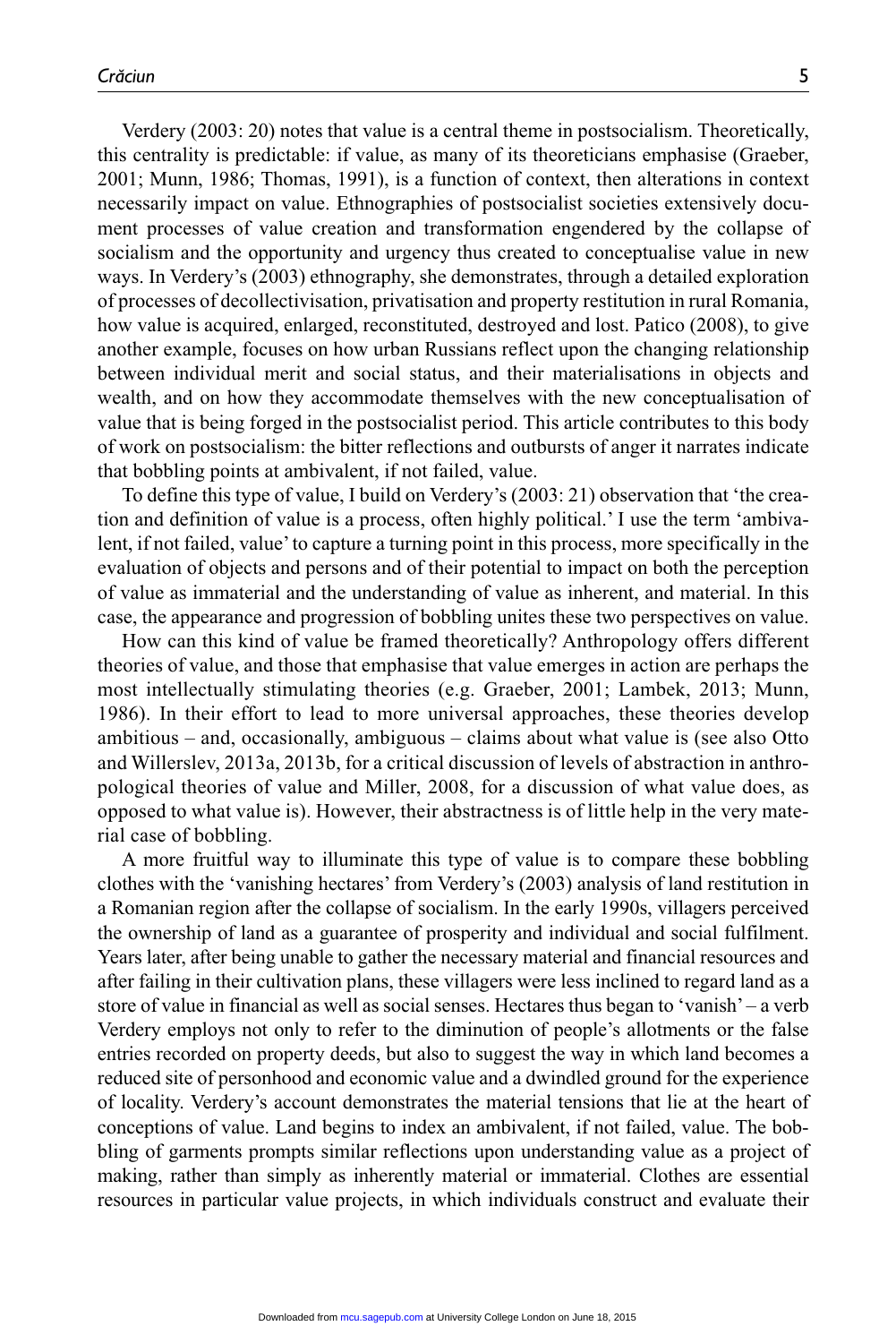own worth in theirs as well as in others' eyes. Transformation in their materiality impacts on these value projects. The bobbling garments expose the transformation of value in a quicker way than Verdery's 'vanishing hectares'. People try to de-bobble their garments, prolong their public life and construct their public selves. Ambivalent value crystallises in these moments. Then de-bobbling is no longer possible and the bobbled clothes must be discarded, developing a sense of failed or evacuated value.

This article also argues that bobbles can be placed in the anthropological record next to other ephemeral material forms that are 'out of place', but whose very position confers them with social and cultural significance. Dirt, for example, is, according to Mary Douglas (1966), 'matter out of place'; a focus on dirt, that is, on the inappropriate elements rejected from the system, permits an understanding of the principles that order a world. Dust, to give another example, is, according to Bataille (1995), a changing material form that exposes the flexibility in the supposedly fixed forms and ideals of architecture. To give a final example, substances that erupt from the body and detach from it, such as nails and hair, are discussed by Turner (2012[1980]) as powerful sites for the elaboration of the 'social skin'. This is the boundary between the self and the other, and the individual and the society. Bobbles too, for reasons that this article presents, have their significance.

## **Bobbles and clothes**

As bobbles are a somewhat normal occurrence in their life cycle, it was no surprise that they were mentioned in conversations about clothes, and their acquisition and consumption. However, the frequency with which they were mentioned, the passion that people put in their comments and the way in which they set bobbling apart from other forms of decay were rather surprising. The following ethnographic vignettes are illustrative of the range of comments about bobbling and bobbles that I came across and of the range of observations of reactions to bobbling that I made during my research (the names of my interlocutors have been changed in order to protect their identity). The vignettes are grouped around a particular idea about bobbling that they mostly illustrate. At the same time, each group contains more ideas which are fully articulated in a different group of vignettes.

Bobbling appeared during fieldwork as an issue of concern when shopping for clothes, as the following vignettes demonstrate. On one occasion, for example, I accompanied an informant to a second-hand clothes shop and tried to help her select 'good clothes' (by which she meant items of reasonable quality, without evident wear and not too outdated). Corina (a woman of working class status, in her early 40s, a high school graduate, unemployed at that moment) moved slowly around the shop and searched the shelves and racks. She relied on her skills at evaluating fabrics, although sometimes she could find worn-out fabric composition labels. She remarked more for herself than for me: 'we complain that clothes at our market rarely have such labels and the foreigners remove them!' I showed her what I had selected. I particularly liked a green woolly jumper. Corina looked at it for a second and rejected it: 'nice, but it is already bobbled.' I checked the jumper again and spotted only a few balls of thread. She shook her head again: 'three or four washes and there will be more bobbles. I can pick them off for a while, but then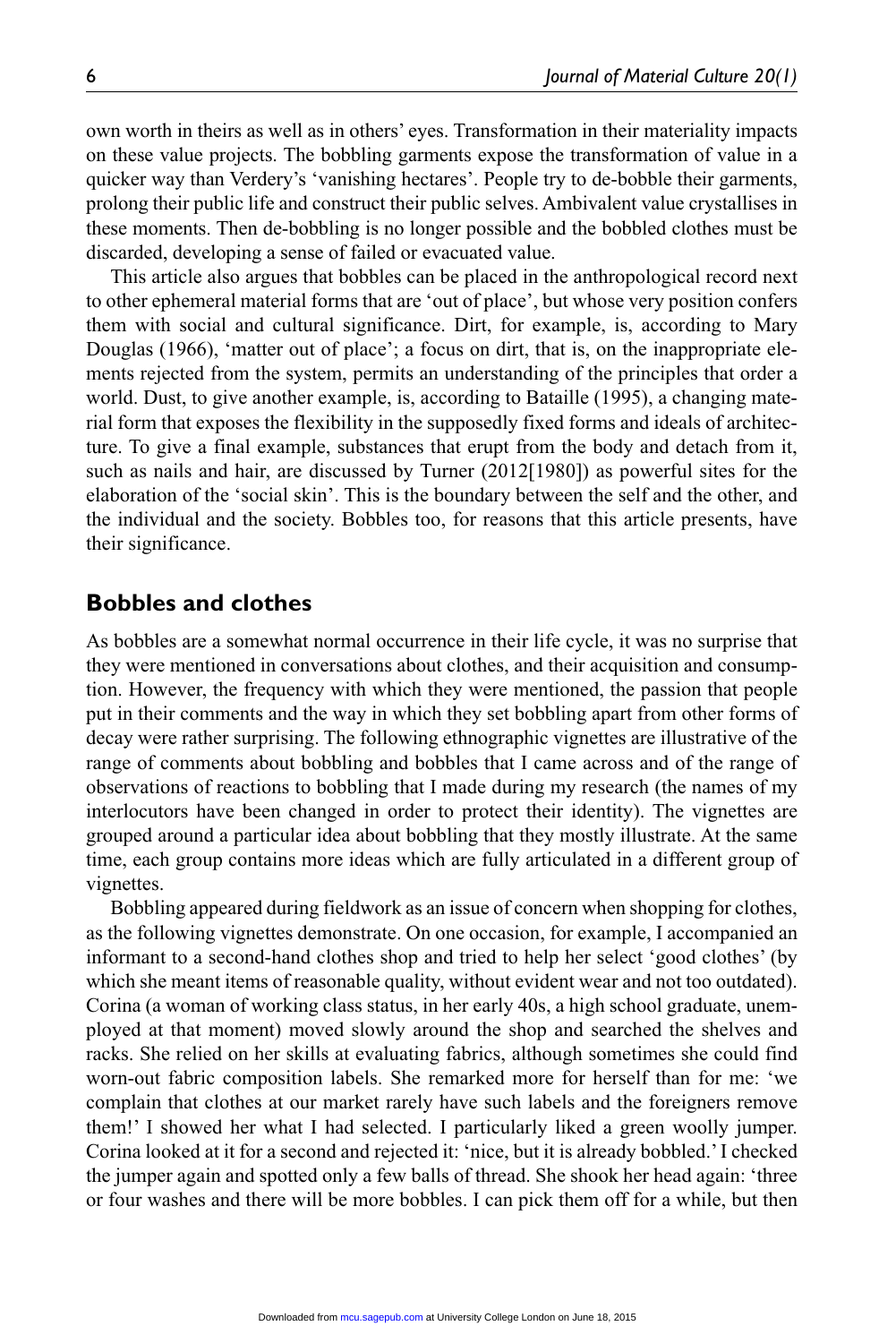time, she had thought like me: she saw a few balls here and there, thought the problem was manageable and bought it. In many cases, this had proved to be a wrong decision and she ended up trying to remove bobbles from these garments. She eventually learnt to be more careful when selecting items that would be worn at school and work. She thought that bobbled garments would be interpreted as signs of carelessness and, even worse, poverty; therefore, she tried hard to police their presence in the active wardrobe. The shopkeepers usually put aside the tatty garments. She sometimes checked those piles too, as in some cases things could be mended or transformed. On this occasion, she bought a cotton table cloth with holes in it and planned to turn it into two pillow cases; she also found a long woolly jumper and planned to unravel it and knit a pair of gloves and a scarf. However, she disregarded bobbled garments. She and her family already had enough old clothes to use at home or when working in their countryside household, they did not need to add to that someone else's bobbled clothes. What they needed were 'good clothes' in which to dress themselves decently for school and work and, in other words, present themselves as proper persons. I asked her if she could predict which fabrics would go bobbly. She shook her head again: 'This is really hard. These are second-hand clothes, so I check for signs around the armpits and elbows. It is even more disturbing when new clothes go bobbly quickly.'

Ramona would agree with Corina. Upon hearing from her work colleagues about the new arrivals in a particular clothing shop, Ramona (a woman of low middle class status, in her late 20s, a university graduate, office clerk in a local bank) decided to see them for herself and invited me to keep her company. I was in her kitchen, waiting for her to get ready when her mother came, refilled my cup of coffee and abruptly declared: 'this part with the bobbling is rubbish: you pay a good amount of money on your clothes and then you have to shave them!' I must have looked puzzled, for the woman added: 'My daughter tells me that you do research. You should know that our clothes go bobbly after a few washes.' Then she excused herself and returned to whatever she was doing on the balcony. That morning, while we were visiting clothing shops on the high street, I cautiously asked Ramona why her mother, whom I had just met for the first time, spoke of nothing but bobbling. She laughed: 'my mother declared war on bobbles.' Ramona's maternal grandmother had died young so her mother had to take care of her siblings and father. Then she married and had her own children. This also meant that from an early age, she had been responsible for cleaning and maintaining many clothes, and dressing properly, even smartly, many children and adults. She had even bought her own sewing machine and used it for small repairs that did not require professional skills. In the last years, Ramona's mother had begun to complain that bobbles were developing on their clothes more quickly than she was used to and, consequently, she had to put more effort into keeping them appearing smooth. I asked her if she shared her mother's opinion. Ramona responded in the affirmative. Much to her annoyance, she also found it hard to predict which fabrics would bobble. She knew from her mother that wool was a material predisposed to bobbling, but the clothes she could afford were made with mixed blends or entirely man-made fibres, so this knowledge was not very useful. Information about the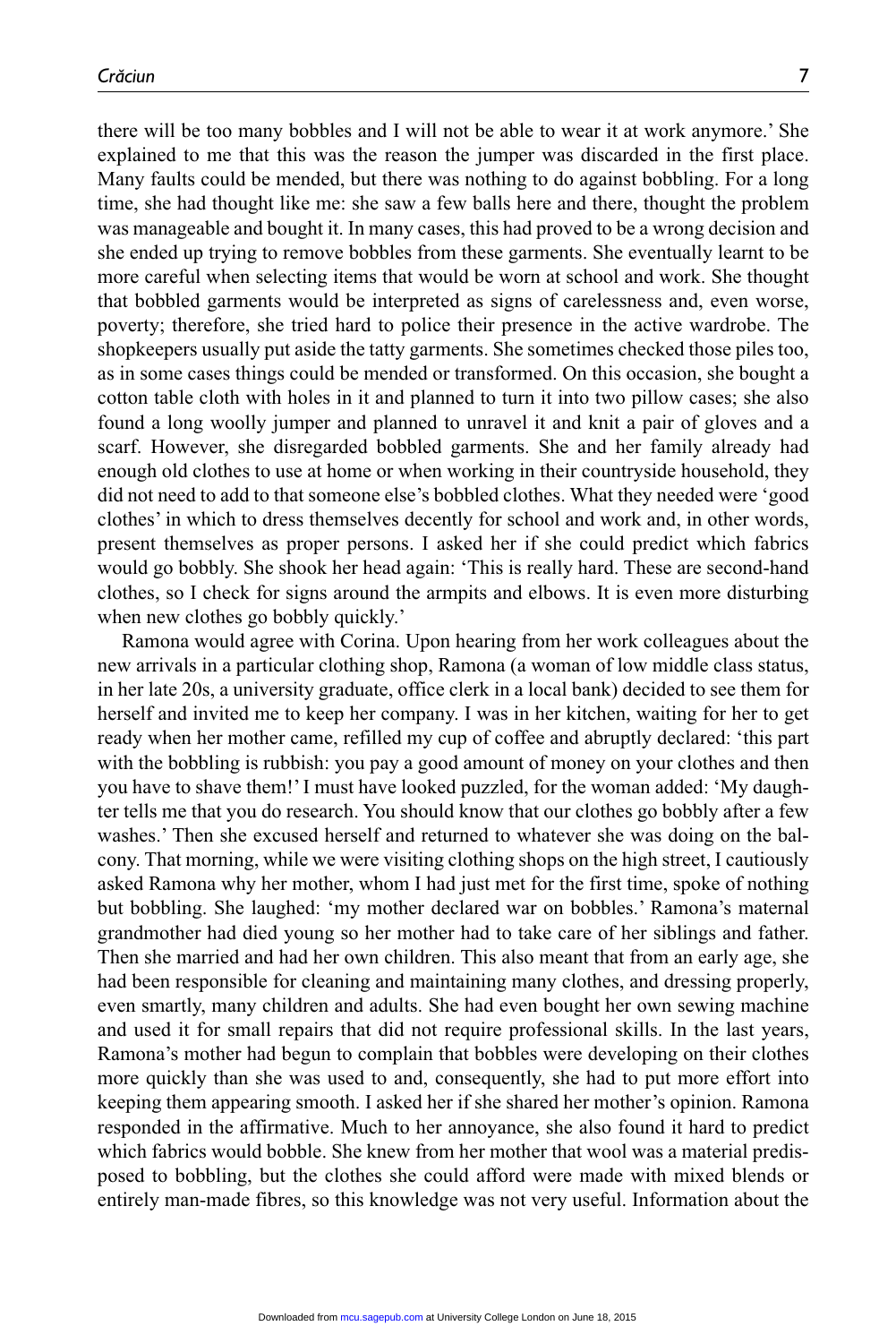real composition of these clothes rarely existed, so it was hard to draw upon previous experience and decide that this or that type of fabric would go bobbly more quickly. The garments she bought looked and felt good enough in quality, but many bobbled. She saw her mother picking bobbles off their garments and getting angry at bobbles, clothes, the people who made these clothes, the people who bought them and the people who wore them. Ramona thought her mother was right: it was one thing when clothes got torn and stained and another thing when they began to bobble. I asked her to better explain her mother's conclusion. Ramona emphasised that in the first case they could decide immediately what to do with that particular piece. In the second case, they could do nothing but continue wearing and washing these garments, fighting and ultimately losing the battle against the bobbles.

Bobbling was an issue of concern also when an individual wardrobe was evaluated by its owner. Bianca (a woman of low middle class status, in her late 20s, a university graduate, assistant manager in a local company), for example, recounted to me that the size of her wardrobe had increased considerably in the last two years. After finishing her undergraduate studies in the capital city, she returned to her home town, got married and moved in with her parents-in-law. She had always wanted to dress herself in 'beautiful things' and to have a big wardrobe. During her childhood, clothes had never been truly her own: her elder siblings wore them first and then they were passed down to her. Now she had invented her own 'game' for augmenting her collection. The main rule was to treat herself with something on payday. She got into the habit of visiting the shops and making a wish list with pieces she liked and considered to be 'a little bit of quality'. She spent the month fantasising about the 'beautiful outfits' she could assemble from these new things and her own clothes and about the occasions on which she could wear them. However, by payday, only some items were still desirable and only a few of these could be acquired within her budget. Bianca situated herself 'in the middle': 'I dress myself neither from malls nor from the  $E1$  shop.' She and her husband, who shared her passion for clothes, were pleased with what they could find on the local market. As she put it, 'we have not got, I and my husband, anything extraordinary, rather things of a little bit of quality.'

She confidently declared that she was in fashion. Her wardrobe contained many colourful tops, blouses, sweaters, cardigans and scarves, along with black skirts, trousers and jackets, the colour that she thought best suited her plump body. Bianca spoke at great length about the various ways in which she combined these clothes, the social events where she wore these outfits and the compliments she received from her family and friends for her taste in clothes. She also pointed out that both her mother and mother-inlaw sometimes criticised her for cramming her wardrobe with things that she only wore a few times. For her, clothes became redundant when they were no longer fashionable, whereas for them, garments became redundant when they were no longer usable. Her mother advised her to buy durable garments manufactured in Romania, no matter how beautiful the imports were. Other family members remarked that the clothes available on the local market – most of them originating in China and Turkey – lose their beauty quickly, tight-fitting turning into loose-fitting, thick fabric becoming threadbare or smooth surfaces going bobbly. Bianca found such comments curious, as those voicing them actually wore the clothes they said they would rather not buy. Her mother-in-law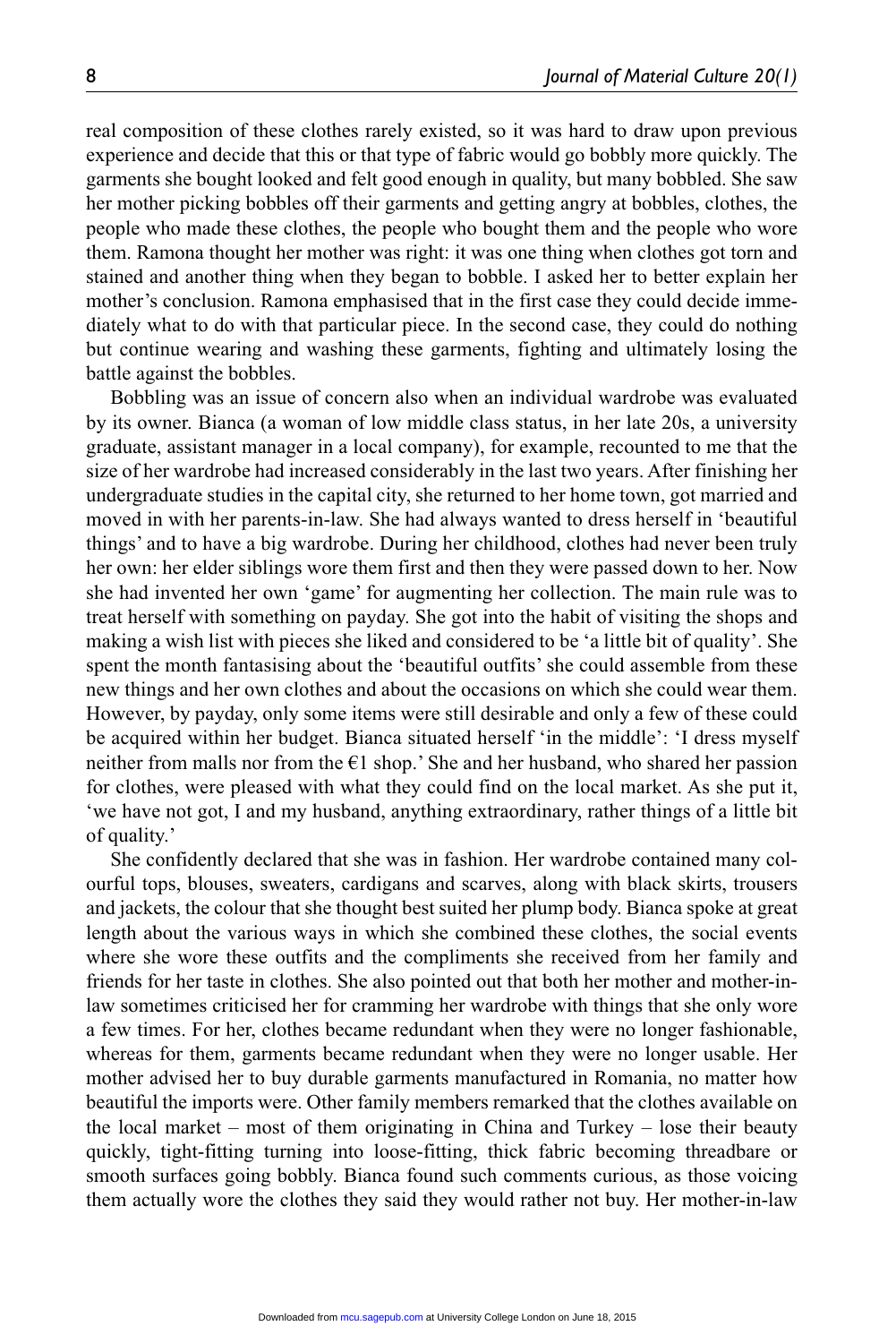urged her to buy branded garments. She reasoned that, if they really liked to dress smartly so much and had money to spend on clothes, they should opt for a few good quality garments from the malls in Bucharest instead of many not-so-good quality clothes from the local shops. Other relatives and friends also believed that branding guaranteed quality. Bianca did not accept this. Her classmates made an effort to clothe themselves from the malls, but also endlessly complained about the bobbles, weak seams and falling buttons of their branded garments.

These disagreements aside, Bianca was content. She could dress to her heart's desire. The pleasure of owning 'beautiful things' was matched by the pleasure she took in cleaning and maintaining her and her husband's garments. Her mother-in-law dealt with the bed linen, towels and other home textiles and helped with mending holes and hems, hand-washing delicate pieces and removing stubborn stains. They had a good washing machine and took care to buy good laundry detergents and fabric conditioners. Bianca confessed, her voice turning into a whisper, that her secret duty was to deal with the bobbles, for their presence could spoil efforts to impress her friends and acquaintances through her stylish outfits. She tried to evaluate materiality more carefully, but still could not resist buying some flimsy yet fashionable clothes in gorgeous colours. She would have washed many of these clothes by hand, but feared the reproaches. To prevent the development of bobbles, she washed everything inside out and doubled the recommended quantity of fabric conditioner. Whenever she was alone at home, she brushed, cut or picked bobbles off their garments. She also bought a bobble remover but never showed it to her mother or mother-in-law. She did not dare to simply throw away the badly affected clothes, the ones disgracefully bobbled all over that she would be ashamed to wear in public. She feared that someone would ask what had happened to those cherished garments. She could use some of these garments at home or donate them to their relatives in the countryside – the usual modes of domestic recycling. However, she thought it was better to hide damaged pieces at the back of her wardrobe and thus avoid unnecessary discussions.

Liviu (a man of low middle class status, in his late 20s, a university graduate, working as a teacher in a secondary school), to give another example, spoke at great length about the pleasure of dressing well, the difficulties of building up a reliable set of clothes and the challenges of keeping the wardrobe. When he moved out of his parents' house three years ago, he took only a part of his wardrobe with him and left behind everything that was old and outdated. Nothing was actually tatty, frayed, torn and stained, for his mother took good care of her children and periodically removed unusable garments from the wardrobe. Liviu realised how small the content of his wardrobe actually was. He was pleased with what he had, but felt that it was not enough. He got by on a modest salary and on the little extra he occasionally made from renting his old car and transporting petty traders to week-end markets around the district. Therefore, he had to accept that many garments he fancied were beyond his budget and that he often had to compromise and go for cheaper items. Nevertheless, he strived to put together a wardrobe that allowed him to be at least smartly dressed, if not in fashion.

When we went through his wardrobe together, Liviu selected some of his favourite items and recounted the stories of their purchase. He found his 'beautiful brick-red velvet blazer', for example, in a tiny shop. His girlfriend did not even notice the shop, but he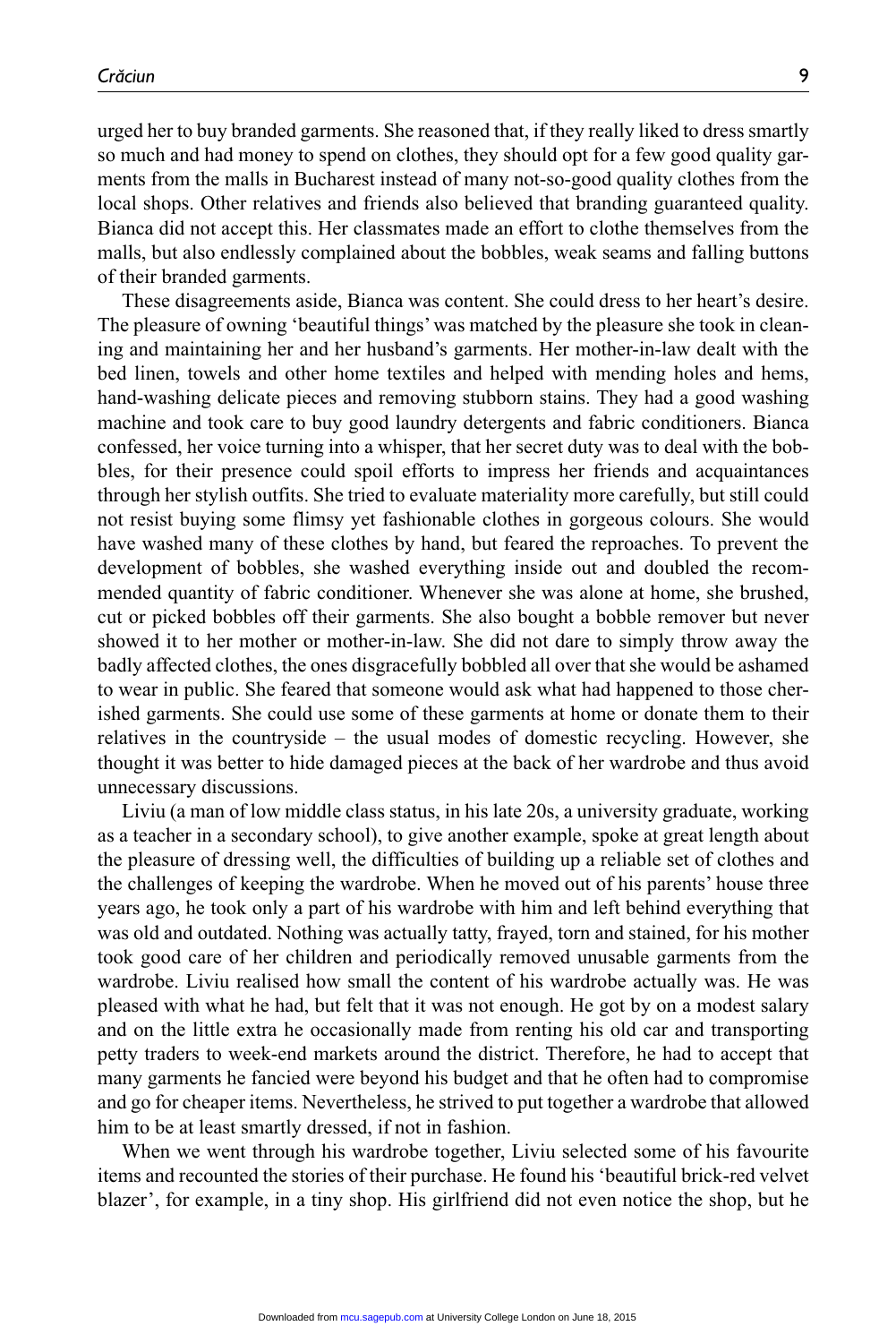insisted that every place should be given a chance. He bought his 'gorgeous checked pale blue shirt' from a market stand, and even impressed the seller with his knowledge of fabrics. He discovered his 'good-looking tracksuit' in the shop of a friend who had just opened that business and even got a discount for spreading the news and convincing other friends to buy from that shop.

His weekly routine included at least one visit to clothing shops on the high street, to see if there were any new arrivals and to enjoy trying on garments and shoes. He admitted he often annoyed the shop assistants with questions about quality and trends and with his attempts to ascertain information about the fabrics through touch. His mother had taught him to pay attention to the smell of wool, the roughness of good cotton, the smoothness of polyester or the denseness of proper suiting. Sometimes he went to the capital city, in search not so much of cheaper products since buying on credit on the local market was a better strategy for him, but in search of garments that suited his own taste rather than that of the shopkeepers in his town. Every now and then he bought 'good enough rejects' and 'stolen stuff' from a friend who worked in a local clothing factory. If opportunities presented themselves, he snatched up affordable stylish pieces and deposited them in the wardrobe until he found other items that matched them to create 'perfect combinations'.

Moreover, this weekly routine included doing his laundry, brushing jackets and coats, and cleaning his shoes and work bag. A teacher had to be a model for his pupils in many respects, neatness in appearance being among them. When he moved from his parents' house to live on his own, Liviu bought a high-end washing machine. He had constantly invested in a wide range of cleaning products, from separate detergents for white, black and coloured clothes to fabric conditioners and, because he was a bit clumsy and spilled various liquids on clothes and home textiles, stain removers. When he thought an item called for hand-washing, he asked his mother to do this for him. Liviu stressed that all these precautions helped him prolong the life of his garments. He also pointed out that he often talked to his mother about the propensity for degradation of the garments available at their market, something she still had not got used to, and that he tried hard to prevent through various shopping, cleaning and maintaining strategies.

On one occasion, just after I had listened to yet another tale of domestic order and fresh-smelling laundry hanging on the balcony, I reminded Liviu that he had mentioned but not really elaborated on the difficulties of maintaining his wardrobe. Without hesitation, Liviu named bobbling as the most irritating problem. He could never be sure when and why bobbles would begin to develop. He disliked brushing bobbles off his garments or, even worse, using Sellotape to remove them, but had to include these practices in his routine. His mother did the same. He confessed that he had gone through a minor crisis before we met: while putting on his cardigan, he noticed the much-hated bobbles. 'Exactly three balls of thread clung to a sleeve', he emphasised. This cardigan, like most of his garments, did not have a fabric care label, so he had to decide for himself the appropriate washing programme. He had washed it twice so far on a short cycle, but it seemed that the cardigan called for hand-washing and, thus, his mother's assistance in keeping it in his wardrobe for as long as possible.

As the previous vignettes also suggest, the 'bobbled look', to use an informant's expression, was considered a socially unacceptable form of self-presentation. To give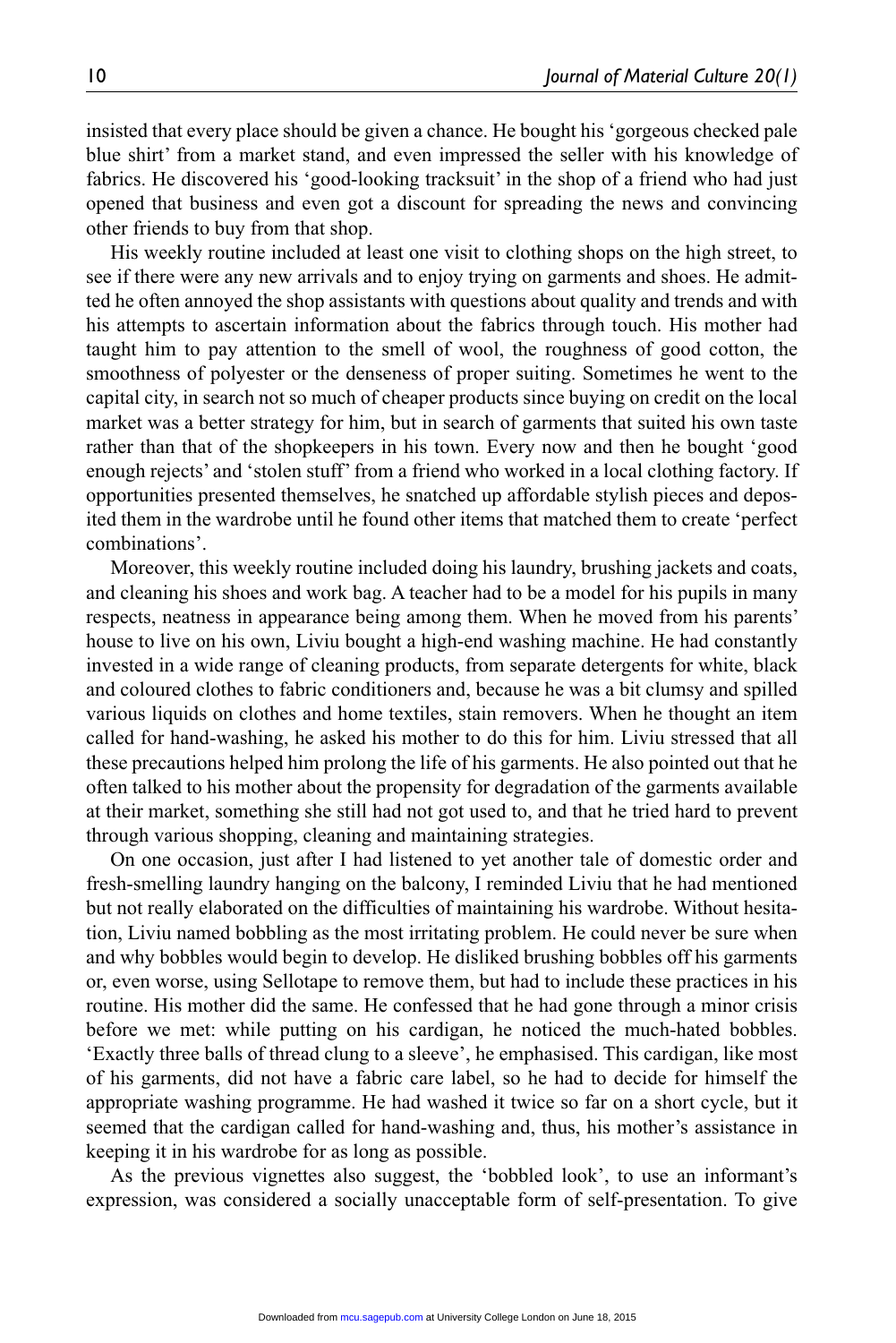another example, a friend tried to help me with my research and introduced me to a relatively well-to-do neighbour of hers known for his passion for clothes. She pleaded with him: 'talk to her, otherwise she will do her interviews only with people like us, who dress in bobbled clothes.' This conversation took place on the steps in front of her flat. The woman wore shapeless bobbled clothes indoors that I never saw her wearing outside her home. I asked Adriana (a woman of low middle class status, in her early 40s, a vocational school graduate, office clerk in a local bank), what she meant by this, and she explained:

Poor people wear bobbled clothes. Or those who have lost interest in themselves and put on whatever. I make an effort to dress relatively well. People laugh at you or treat you badly if you don't pay attention. Nicu never wears bobbled clothes. Not even at home! He buys better clothes than most of us can afford. If his clothes do go bobbly, he won't wear them anymore. He will give them to the downstairs neighbour.

I insisted: 'Does this neighbour wear bobbled clothes outside his home?' Adriana replied: 'Yes, sometimes he does. He is a poor old man living on a small retirement wage. Nicu's bobbled clothes are better than his tatty garments anyway.' I went on: 'And people won't laugh at him, will they?' Adriana rolled her eyes in exasperation: 'I don't know. Maybe they do. Maybe our neighbour doesn't care', she concluded.

Another discussion I overheard on a bus revealed a similar line of reasoning about what could be worn in public. Two women talked about their household chores. One woman said she had to clean the bathroom floor every couple of days. Bobbles kept gathering around the laundry basket and washing machine. The other woman reported a similar problem. Everyone in her family dressed and undressed in more or less the same place. In those areas, the carpets were covered in bobbles, so she worked harder to vacuum them. Her companion advised her: 'Buy wool with acrylic, so it won't bobble quickly.' She replied: 'Here you are wrong. Mixed fabrics bobble immediately. We even have shirts, T-shirts and bed sheets covered in bobbles. Cotton mixed with plastic. Don't tell me only your wool jumpers bobble!' Her companion shrugged her shoulders, seeming to grow tired of the topic, but she went on. 'I can pick bobbles off a jumper, but not a T-shirt. My boys cannot wear bobbled T-shirts. Children will laugh at them. Even if they don't, bobbles make you feel bad.' Her companion concluded: 'Yes, we dress well, but in garments whose quality leaves much to be desired.' The other woman agreed: 'Yes, we strut around in our clothes and at home we pick the bobbles off them.'

The other side of this story, that is, people laughing at the 'bobbled look', was brought to my attention on a different occasion. One informant took pleasure in pointing out that bobbles had begun to form on the clothes of her acquaintances. Cristiana (a woman of low middle class status, in her mid-30s, a vocational school graduate, working as a beautician) envied women who managed to buy new clothes quite often. She knew that her wardrobe was rather lacking and that she was not exactly fashionable either. She spent most of her time in her beauty parlour, wearing old items underneath her white overall. Some of these clothes were bobbled, but the neat overall hid their shabby appearance. However, she was convinced that her bobbled clothes were no more prone to bobbling than the fashionable garments she could not afford. She believed that these garments had either a high percentage of man-made fibres or were entirely made in artificial fibres.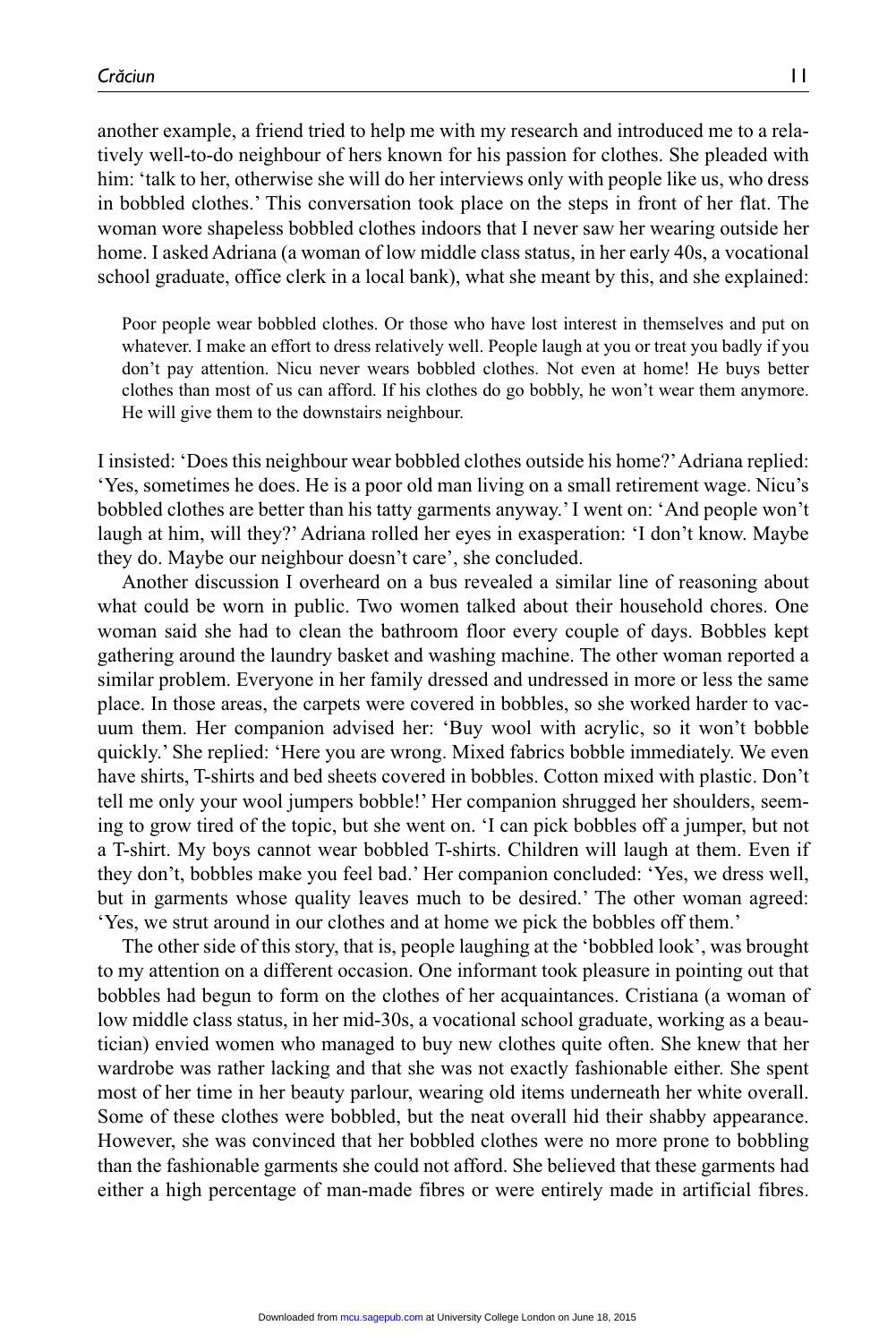She insisted that these were more prone to bobbling than natural fibres, and that it was harder to remove bobbles from artificial fabrics than natural ones. Cristiana also knew that she could annoy other women by telling them that their new clothes were getting bobbled. She told me that she particularly liked to cause stress to one customer:

Do you remember the policeman's wife, the one who buys new clothes every month? A week ago I just happened to notice the bobbles on her top. Yesterday I did the same. I bet she brushes her clothes and checks them three times before she comes to visit me.

This vignette too demonstrates that in this provincial town a clean and well-maintained appearance is the social norm and that wearing bobbled garments contravened this norm. In addition, this vignette points out that the social ideal is a fashionable appearance. I was often told that people in this town put great store on clothes. Sometimes this local preoccupation was reported with pride, often through the idiom 'we might be poor, but we are also proud' (*săraci, dar fudui*). At other times, this preoccupation was criticised, often by the same people. Other idioms were used to convey this disapproval: 'better to not have anything to put on the table than to not have anything to put on' (*mai bine să nu aibă ce pune pe masă decât să nu aibă ce pune pe ei*) and *sărăcie cu luciu*. The latter phrase is a pun, coming from *sărăcie lucie*, a Romanian equivalent for dire poverty. The adjective *lucie*, which translates as 'lustrous', connotes both a lack of possessions and cleanliness. The expression *sărăcie lucie* is used to describe dignified poverty, and can be transformed into *sărăcie cu luciu*, which translates as 'poverty with lustre'. The second expression is used to express disapproval of acts of consumption that are perceived as inappropriate for the relatively poor. In this context, 'lustre' stands for extravagance and excess. What was considered appropriate to spend on the self was a matter of debate; however, amounts were rarely mentioned in such conversations, instead the focus was on how often one should buy something new for oneself. Another matter of debate was whether or not one should buy clothes from the local market for new clothes, which was supplied mainly with products manufactured in China and Turkey. I often heard people saying, 'I would rather pay more for one thing of quality than buy ten fashionable T-shirts that last a month' or, in a different version, 'we are too poor to buy things of low quality'. In practice, many of the people I encountered during my fieldwork bought their clothes from the local market, mainly because they could pay in instalments, and only occasionally shopped for clothes in other places. Branded garments, largely out of touch for most of my interlocutors, were a complementary but less debated topic, with various individuals debating whether or not they were quality objects and whether or not they were status objects that 'made the man more of a man', to quote one of my interlocutors (see also Crăciun, 2014).

Bobbling impacted negatively upon efforts to approach the social ideal of a fashionable appearance. Bobbling – and rapid bobbling even more so – was thought to indicate the low quality of the new affordable garments on the local market. For instance, one person admired my cardigan and asked me where I had bought it. I told her I had been wearing it for some good years and did not remember where I bought it. The woman exclaimed: 'oh, and it has not bobbled yet! Mine go all bobbly so quickly. If I can wear them one year at the office I feel lucky.' On a different occasion, someone else admired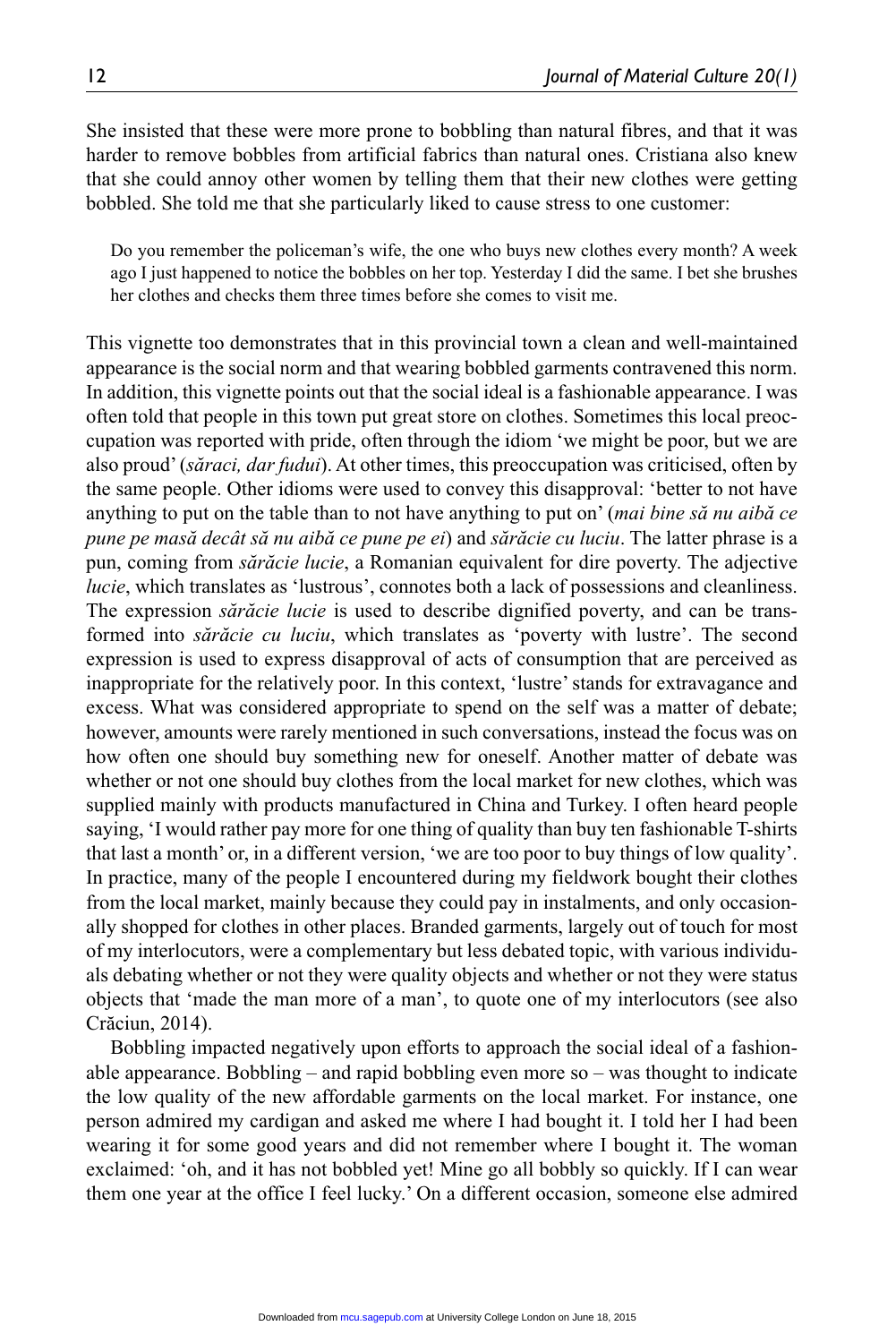the jogging suit my companion wore. The man replied modestly that he had bought it from a second-hand shop. The admirer was not surprised: 'yes, foreigners have quality clothes. We buy what they don't like anymore and can wear them for many years. Look at your jogging suit. There are no bobbles on it.' While reminiscing about her youth, for my benefit, Maria (a woman of working class status, in her early 60s, a high school graduate, retired laboratory assistant) recounted how impressed she was with the clothes of the Japanese engineers who had come to town in the 1970s, when the chemical plant where she later found work was built. 'They wore cotton T-shirts and trousers and put on trench coats when the weather was colder. Their clothes were really beautiful, far more beautiful than those our engineers wore. We had not seen anything like this before.' Curious, I wanted to know what the Romanians wore at that time. She almost screamed: 'The Romanians! Poor them! They wore Tergal [i.e. a type of polyester fabric] and plastic. At least Tergal did not bobble. Today the clothes in which Romanians dress go bobbly immediately.' Then she paused, drank her coffee and moved on to another topic. Dana (a woman of low middle class status, in her late 20s, a high school graduate, filing clerk in a local bank), asked me if I remembered the beautiful top she bought when we shopped together and then informed me that it had begun to bobble. Her initial plan had been to replace it with an identical top. She could wear it the next autumn for a couple of months, before it went bobbly. However, her mother convinced her not to do such a foolish thing and promised to help her remove the bobbles from her beloved top for as long as possible. Dana was also learning that her mother had regularly been taking this measure with her clothes – the things she could afford were going bobbly sooner than she realised. An acquaintance (a woman of low middle class status, in her early 30s, a high school graduate, desk clerk in a local company), excused herself for not being able to spend the whole afternoon with her friends. She needed to go home and do some hand washing. Many of her clothes were too fragile to be machine washed. She explained: 'I have all these tops, dresses and jerseys. They can go bobbly if I wash them in the washing machine, no matter how short the programme.' A friend advised her to use fabric conditioner. 'I tried, but the best solution is to wash them myself. I cannot afford to buy new clothes often', she replied.

Bobbling is a form of material decay that might be related to the quality of materials, but whose development might also be caused by (too much) wearing and (too much) washing. These people usually complained about the rapid development of bobbles on their clothes. Thus, they indirectly eliminated the idea of overuse from their explanations about what caused the bobbling of fabrics. In addition, they often pointed out that they had to hand-wash many of the clothes they bought at the local market. In spite of investing in good washing machines, laundry detergents and fabric conditioners, the fragility of many of these clothes, especially the propensity for shapes to become loose, colours to fade and fabrics to bobble, forced these people to handle them with more care. Hand-washing was seen as an efficient solution for preventing such damage. Kelley (2009: 226) observes that, although closely associated, cleaning and maintaining clothes are processes that operate differently, even contradicting each other, in the sense that the process of removing dirt also gradually disrupts the fabrics. I do not have systematic data about laundryrelated routines (Shove, 2003) and the particular histories of garments in use and wear – the types of fabrics that required hand-washing, cleaning products, washing programme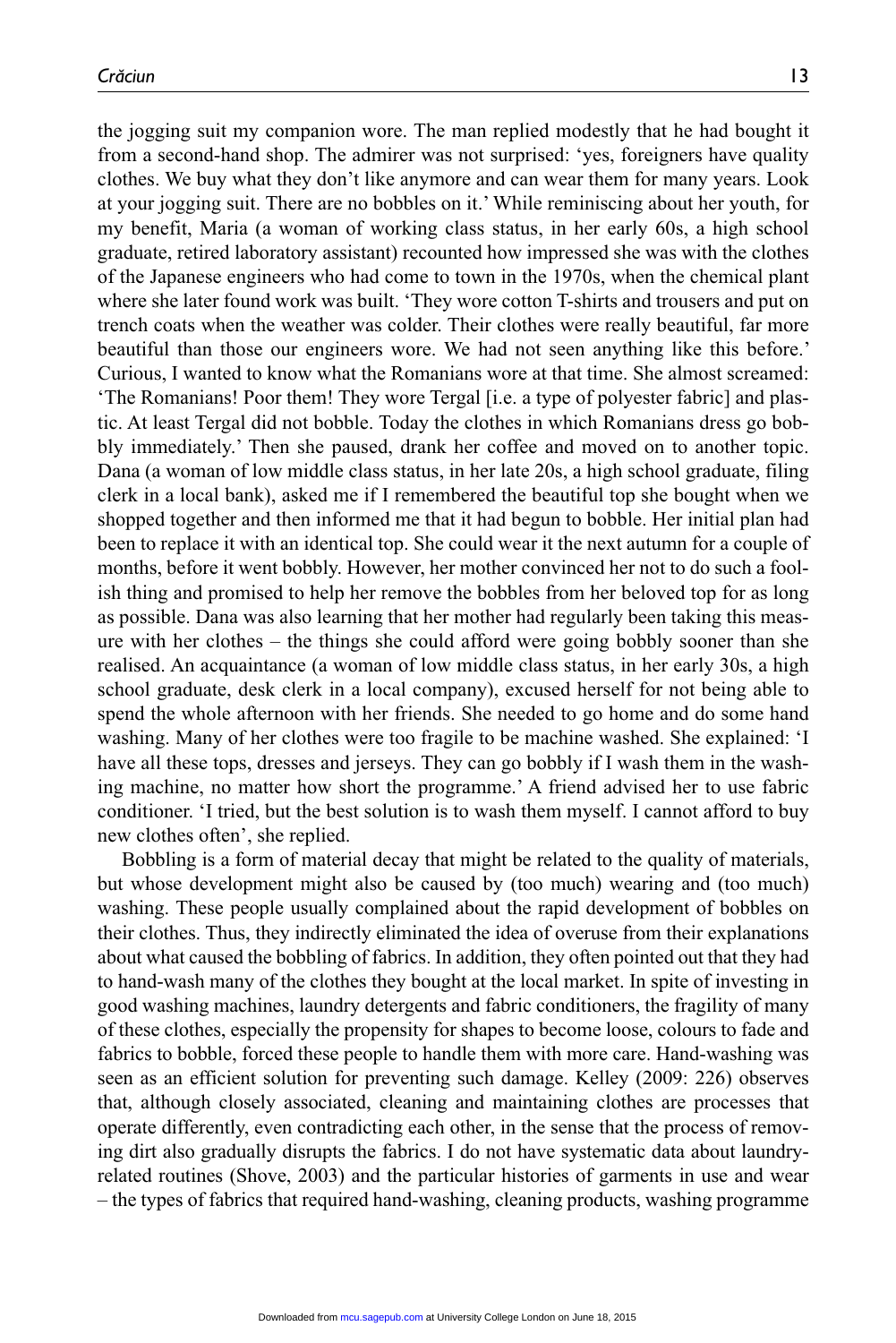preferences, or frequency and methods of washing – and, therefore, I cannot evaluate the role that these routines played in the development or prevention of this form of material decay in general. However, the people I encountered in this town did not relate bobbling directly to washing, but to the faulty material properties of garments.

Neither did they directly link the bobbling with laundry habits. On a few occasions, I witnessed debates between mothers and their young or adult children about how often certain items should be washed (the 'sniff test' aside) and which washing programmes should be used for particular items and types of fabrics and garments. I listened to children concluding that their mothers washed clothes at higher-than-recommended temperatures and reasoning that they did so because they were still not used to the contemporary range of cleaning products and technologies, and that they still believed that boiling was the best way to disinfect clothes and that hand-washing was the best way to clean 'delicate' and woollen items (see also Drazin, 2011). I listened to mothers who disagreed about temperatures and their lack of knowledge about materials and technologies. They pointed out that there were no fabric care labels on particular items, that fabric composition labels were misleading, that they were not sure which programme to use and could not find the washing machine booklet, or that they forgot to put on their glasses while selecting the programmes. I heard mothers scolding their children for not properly washing their clothes, and children accusing their mothers of washing them too often. To these, I can add my own discussions with my mother in which, for example, I would suggest 30 degrees as the right temperature to wash my jeans, while she opted for 50 degrees. I also heard young people asking for advice on which garments to hand-wash and sometimes complaining that according to the advice they would have to wash half their wardrobes by hand, which would mean half of their free time would be spent in the bathroom doing the laundry (see also Kaufmann, 1998; Shove, 2003).

However, bobbling was never mentioned in these discussions about techniques of care; it was agreed that bobbling demonstrated the low quality of the garments themselves. Many of the people I encountered in this town deplored the fact that the new clothes they could afford were manufactured mainly in Turkey and China. They disparaged these objects as inferior in quality and durability and called them 'rags', 'disposables', 'rubbish' and 'plastics'. These commentaries tended to imply a wider moral argument that applied to all these goods simply because they were found in a semi-legal commercial area on the outskirts of Bucharest, an enormous space that included rusty booths and hangar-like buildings that accommodated petty traders from China and Turkey, a false façade occupying a place where a Western reality was expected (Crăciun, 2009).

Bobbling is a somewhat normal appearance in the life cycle of clothes. However, as these vignettes have demonstrated, people from this provincial Romanian town reacted vigorously to the development of bobbles on their clothes and set bobbling apart from other forms of material decay that affected their garments. The concluding section of this article elaborates on the relation between bobbles and values.

## **Bobbles and values**

Bobbles are small balls of damaged fibres. They are formed from fibres that were separated from the fabric through friction and abrasion in wearing and washing. They cling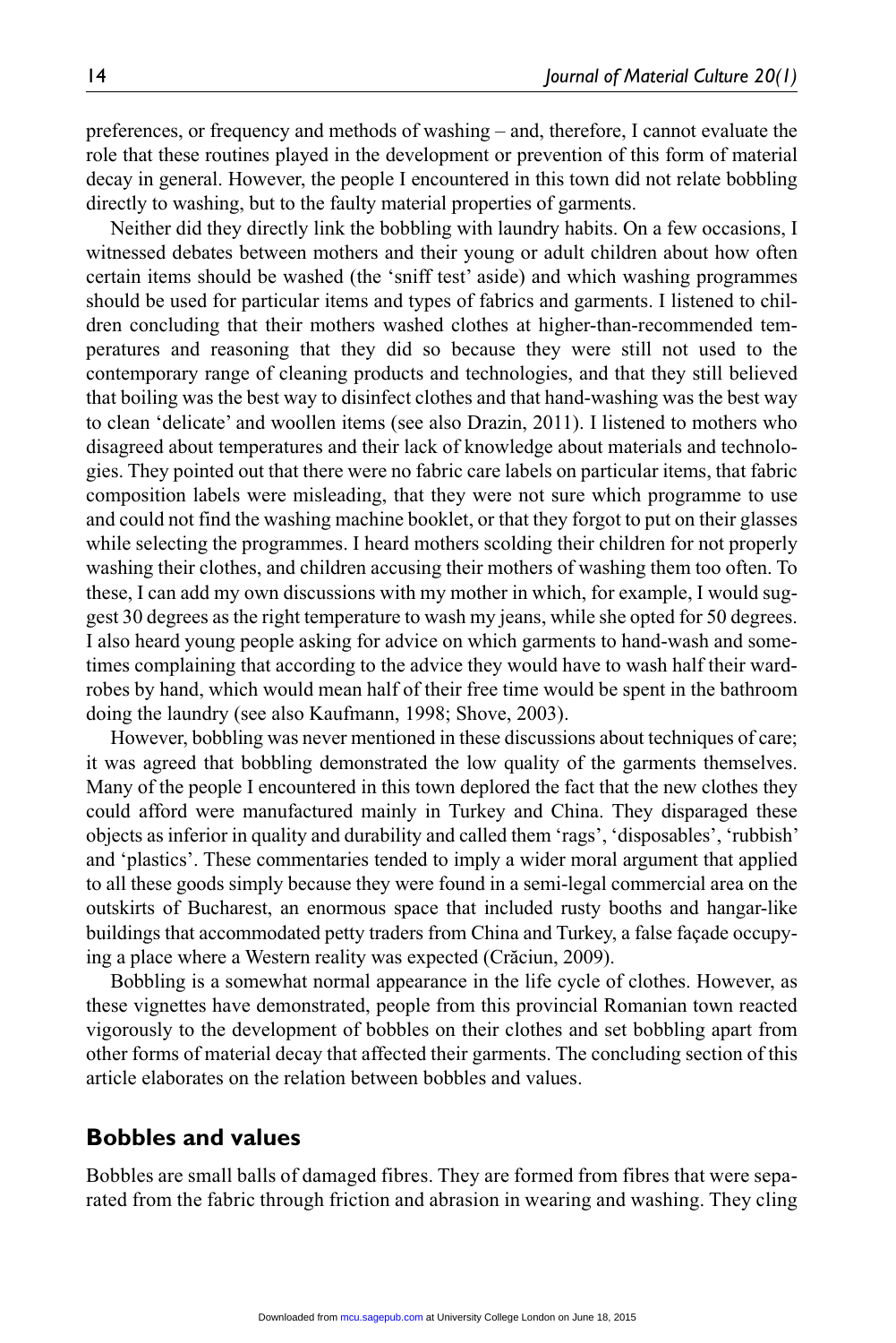onto the surface of fabrics and give them a rough appearance. This article offers a local interpretation of bobbling. For the inhabitants of a provincial Romanian town, bobbling is a *peculiar* index of decaying materiality. These people consider bobbling to be different from other forms of material degradation of garments. In many other cases of material decaying, people know what to do and the results of their actions are predictable. To give some examples, they mend a hole, cut or cover a frayed edge, clean a stained fabric or throw away a torn fabric. In contrast, bobbling gives people false hope and then lets them down. These people know what to do, but the results of their actions are not predictable. They employ various tools and techniques for the maintenance of surfaces, from the manual removal of bobbles to the use of razors, sticky rollers and specially designed bobble removers. They believe that their knowledge of fabrics and of their predisposition to bobble would permit them to deal with this form of decay, but this never seems to be entirely the case. The disagreements among my interlocutors about which fabrics bobble more frequently or quickly reflect not only differences in experience, but also the fact that bobbling affects most of the types of fabrics from which their garments are made. These people hope they can prolong the public life of their garments and work to remove bobbles from their garments. Nevertheless, bobbles keep multiplying in spite of their efforts to pick, brush and cut them off. There comes a time when there is nothing they can do to prevent the disgraceful appearance their garments take on. Bobbled garments are eliminated from their active wardrobe, relegated to the categories of indoor clothes or outdoor working clothes, recycled or simply thrown away.

Bobbling is also considered a *clear* index of faulty materiality. These people relate the appearance of bobbles to the low quality of fabrics. They especially believe that the new clothes they can afford are of low quality and that is why they bobble quickly. This belief causes anxiety in a context in which the social norm is a maintained appearance. Dressing is a privileged outward self-extending act for the inhabitants of this provincial Romanian town. However, the clothes they use in the public presentation of their selves ought to be clean and well-maintained. This is a social norm to which they try to conform in everyday life and which translates into the repetitive work of cleanliness and various strategies of maintenance. The appearance of bobbles and the stubborn way in which they cling to fabrics limit people's ability to conform to this norm. Moreover, bobbling causes anxiety in a context in which the social ideal is a fashionable appearance. Fashion insists on 'pure contemporaneity'. As such, it renders the people who do not wear fashionable clothes 'out of date' and parochial (Comaroff, 1996: 21). The informants of this ethnography are well aware of this. They know they must renew the material forms through which they constitute themselves. They acknowledge that fashionable yet bobbled clothes undermine projects of value creation.

These attributes of garments, that is, their fashionability and the propensity of their fabrics to bobble, come together in unexpected ways. Discussions about bobbled clothes bring to the foreground the way in which younger people from this town differ from the older generations in the importance they attribute to the fashionability, quality and/or durability of garments (in this way, the above mentioned dichotomies of out-of-fashion/ in-fashion and past/present acquire a new dimension though the dichotomy of socialism/ postsocialism).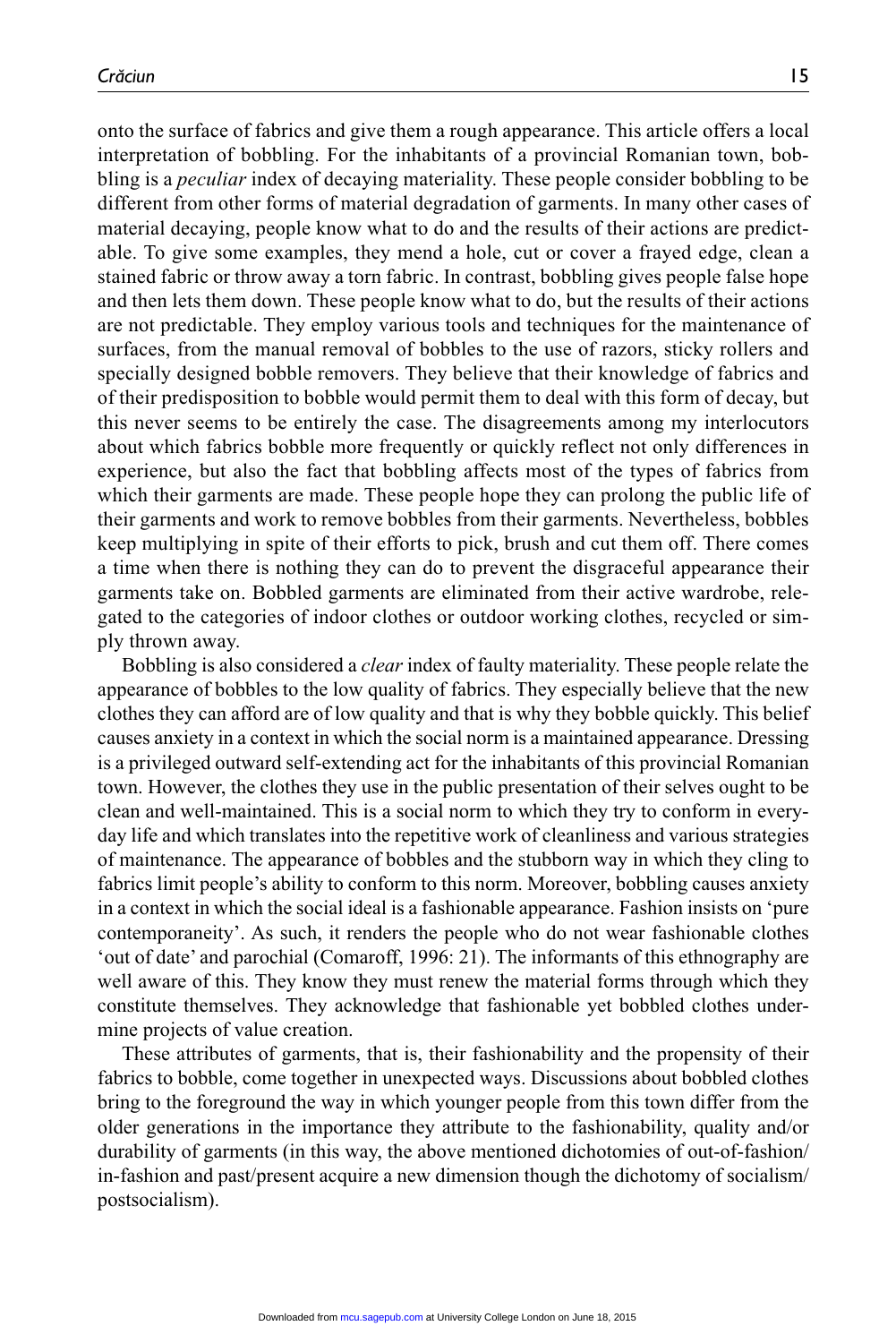The material proprieties of objects preoccupied socialist consumers. Socialist consumption was marked by a 'culture of shortage' (Chelcea, 2002): the scarcity of goods during the socialist period influenced the ways in which they were consumed; not only practices of hoarding and rationing, but also practices of recycling and repairing were an integral part of the consumption process. Socialist consumption was also marked by a 'culture of frugality' (Fehérváry, 2009): relatively poor socialist consumers, with the sensitivity to the value of objects that poverty brings, took good care of goods and used them for long periods of time. However, they mainly had to make do with state manufactured consumer goods whose quality left much to be desired. In Hungary, to give an example, some of the most frequently used pejoratives for state manufactured consumer goods were ''shoddy' (concerns with quality), 'uniform' (concerns with diversity) and 'unfashionable' or 'drab' (concerns with indexing modernity) (Fehérváry, 2009: 444). In the Soviet Union, to give another example, people made do with goods that required not only frequent repair, but also intervention to make them fully functional (Gerasimova and Chuikina, 2009). In such a context, the material properties of objects, their quality and durability, were important.

The cultural age, style and design of objects also concerned socialist consumers. More relevant to this article, the fashionability of their garments concerned socialist consumers (Roman, 2003). State shops throughout Eastern Europe offered to the masses mainly clothes of poor quality and unfashionable design produced by a centralised fashion system that ideologically privileged practicality and modesty. However, socialist consumers 'used a whole range of unofficial channels, from self-made clothes to the black market, private fashion salons and networks of connection to obtain desired clothes in their everyday life' (Bartlett, 2004: 129). The second economy, which routed information about western fashion trends as well as fashionable goods behind the 'Iron Curtain', contributed to the development of these unofficial dress practices. Therefore, ordinary consumers brought together fashionability, quality and durability in a particular way during the socialist period and valued them all, although perhaps not equally.

The young consumers I encountered in this provincial Romanian town, some with no memories of the socialist period, emphasise that spending on the self and constructing a fashionable appearance are of increased importance in the contemporary period. They consider them to be essential means in the creation and promotion of their own value, a widely acknowledged strategy to secure a rendering of the self in favourable terms by significant others (see also Ranova, 2006, on fashion in urban Bulgaria). However, a concern with the quality and durability of garments surfaces when these postsocialist consumers evaluate the fashionable clothes they could afford. Many of my young interlocutors are consumers of fast fashion and low-cost clothes, out of choice as much as out of necessity (in this context, this does not mean clothes from H&M or Zara, which are too expensive for many of them, but clothes made in Turkey and China). More often than not they have to explain to their outraged parents and older acquaintances that styles and clothes are not meant to last in the contemporary consumer culture. Occasionally, some describe their low-cost clothes as a compromise: they allow them to dress smartly on a limited budget (for some, this might be a permanent situation; others might see this as a temporary situation, until they are able to afford or willing to buy the more expensive and presumably higher quality branded garments). When fashionable clothes go bobbly,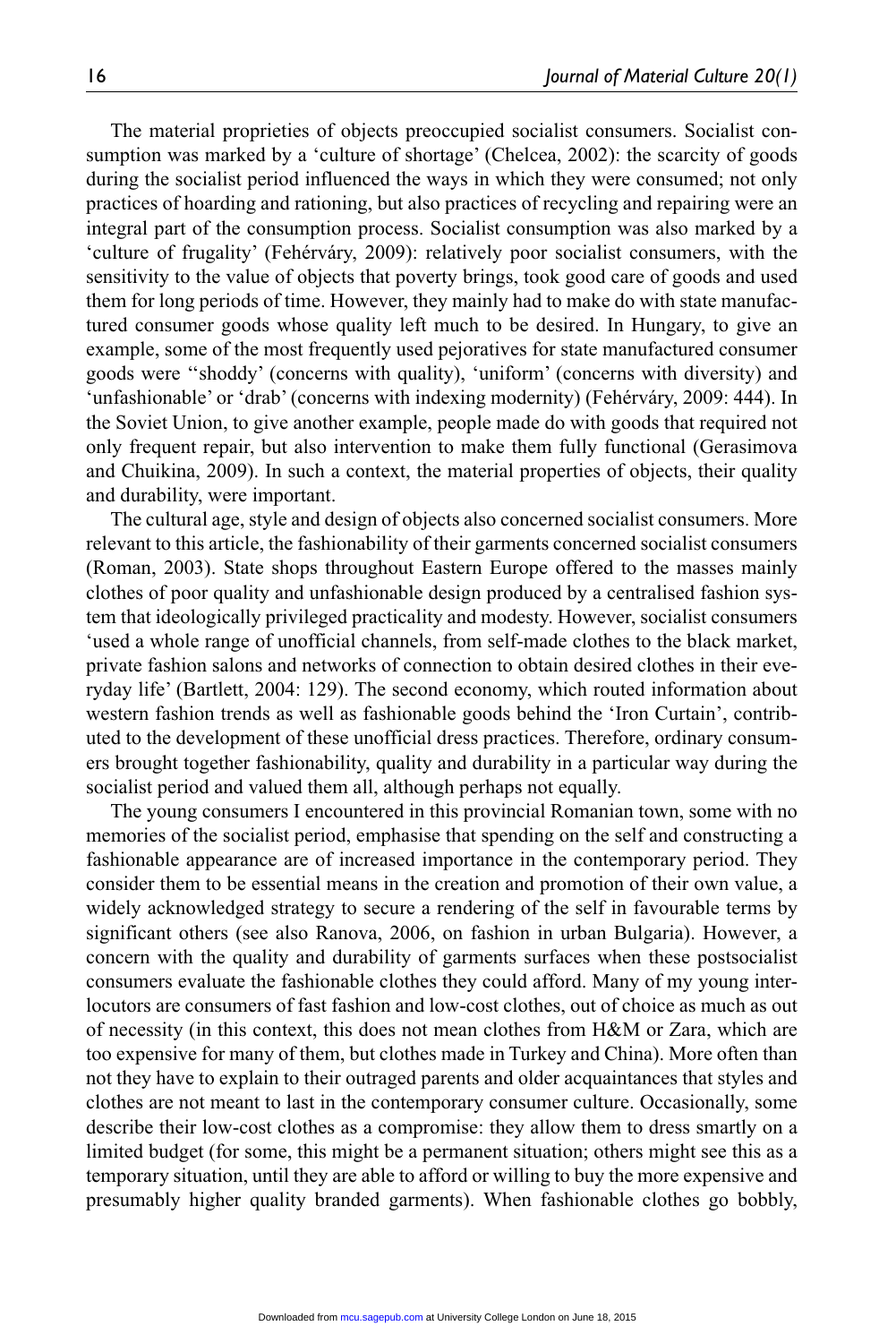efforts to enhance the self become futile, in one's own eyes and in those of one's observers. Cherished garments must be discarded not because the short fashion cycle makes them outdated, but because their short life cycle makes them unwearable. Therefore, these feelings of betrayal, annoyance and disturbance that the bobbles provoke among postsocialist consumers of lesser means temper a tendency to herald a dramatic shift in values from socialism to postsocialism (with fashionability claimed to be more important than quality and durability) (Veenis, 1999). Such postsocialist consumers are still reluctant participants in a 'throw-away' society in which low-quality clothes allow one to follow fashion styles that change faster than ever.

Furthermore, this inference that bobbles clearly index the faulty materiality of clothes is troubling in a context in which people have become more aware than ever of the relationship between the value of objects and the value of selves (Patico and Caldwell, 2002; Rausing, 2002). Older generations went through a period in which this relationship had a particular (political) significance. During socialism, the low value of the state-manufactured consumer goods was interpreted as evidence of the state's contempt for its own citizens. Furthermore, these goods were evaluated by ordinary socialist consumers in the context of an increased awareness of and contact with western consumer goods, which seemed to reflect the high value the capitalist states attributed to its citizens (Fehérváry, 2009). Socialist consumers dreamt of a world in which their hard work would translate into access to consumption pleasure and the attendant positive sense of self-worth that people elsewhere seemed to enjoy. For many of the socialist consumers, this dream was shattered after 1989.

The postsocialist generations might not be familiar with this interpretation, but they experience similar feelings of being second-class citizens through their own encounters with low quality consumer goods. My interlocutors, postsocialist consumers of lesser means, often choose their garments from the commodities imported from Turkey and China that are available in small shops and markets throughout the region. More often than not, they interpret these garments as objects that are produced and sold by secondclass citizens (Turks and Chinese) in improper locations (semi-legal bazaar-like commercial areas) to second-class citizens, Romanians among them. These commentaries echo the remarks of other postsocialist consumers, who also have to make do with affordable commodities. In Russia, people refer bitterly to the 'Great Trash Road' that brings flimsy clothes and trinkets into the country from 'Asia', a vague concept that includes China, Turkey and the states of Central Asia (Humphrey, 2002). In Mongolia, Chinese goods are considered to be of such a low quality that they are not worthy of being sold in a 'modern' Mongolian market (Pedersen, 2007). In Bulgaria, people are disappointed with the quality of the kinds of goods they can afford and often describe them as 'garbage' from China and Turkey (Creed, 2002). Postsocialist consumers have internalised the equation of the value of objects and the value of selves. They have heard ad nauseam the capitalist claim that the authenticity of selves can be attained and maintained in relation to its authentic commodities, that is, branded goods (Crăciun, 2014). They have understood that, in a neoliberal world, value accrues to those who have access to valuable goods and environments (Berdahl, 2005; Patico, 2005). Bobbles are a negative value signifier: they index the low value of objects, and can also be interpreted, people suspect, as indexes of the low value of persons.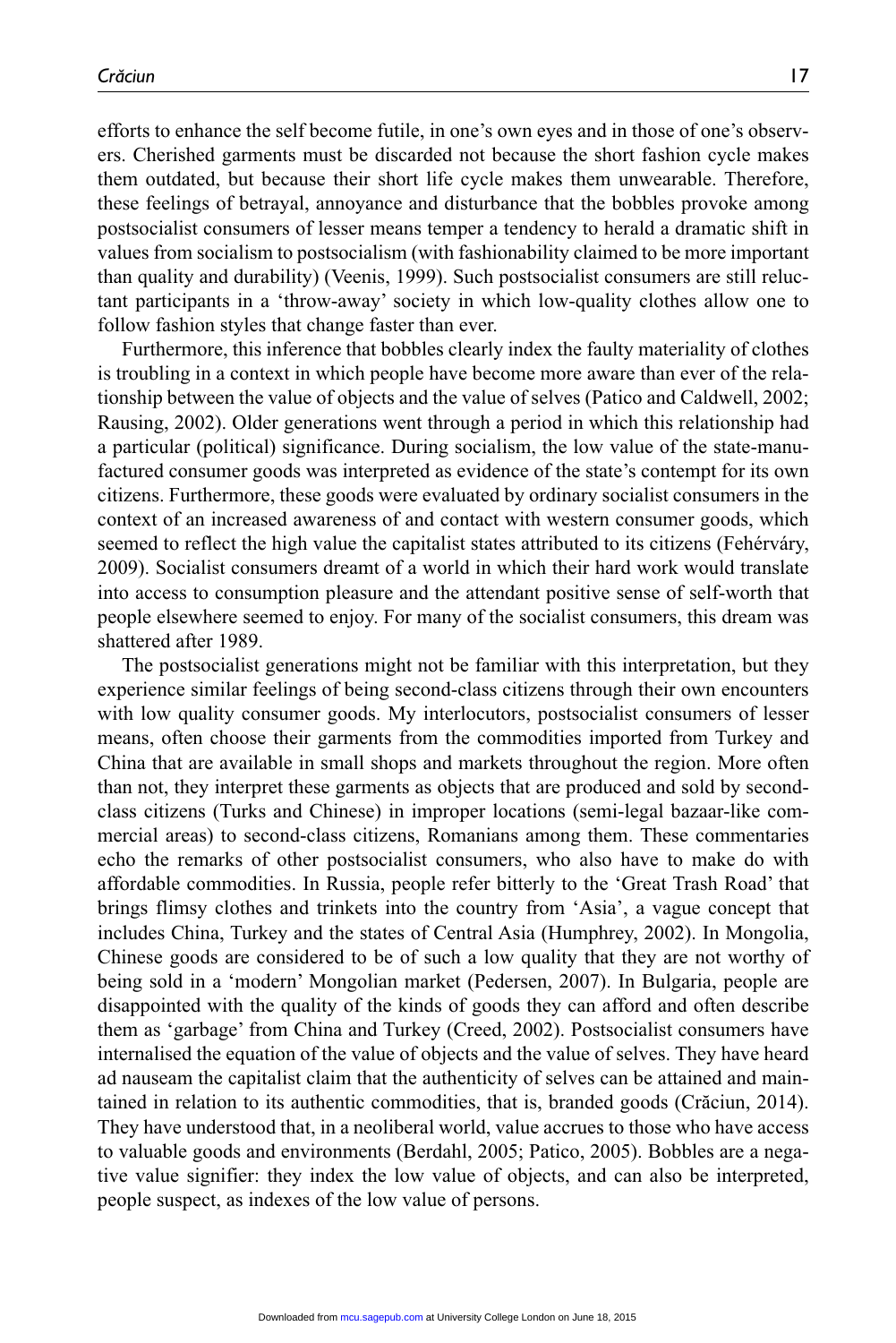This local interpretation of bobbling affords glimpses into types of subjectivity and senses of self-worth articulated in tumultuous periods of transformation like those experienced in postsocialist societies. These are marked by a sense of ambivalence, if not failure: these people reflect upon who they are and what they have, what they wanted to be and have, and what they could became and could accumulate given the larger circumstances of their lives; and reach gloomy conclusions about people as well as things. As Verdery (2003) notes, the sweeping changes brought about by the collapse of socialism impacted upon people's ideas about what is valuable and what value is, often in a dramatic way. Bobbling is a quality of transformation in the materiality of clothes, which is assumed to be inherent in this inferior materiality. This article argues that bobbling brings to the surface a result of the transformative processes that characterise the postsocialist period, namely a nagging feeling that one's life is marked by ambivalent, if not failed, value. At a more general level, the article contributes to the enlargement of the empirical field of the value debate in anthropology and the consolidation of a theoretical proposition that accounts more fully for the inherent ways in which value is both material and a social and political project.

## **Acknowledgements**

I would like to express my gratitude to Haidy Geismar, Susanne Küchler, Daniel Miller and the two anonymous reviewers of *Journal of Material Culture* for their helpful comments on my work. In particular, I would like to thank Haidy Geismar for her excellent advice on how to fine-tune this article. A very early draft was presented at one of Daniel Miller's 'dinner groups' in summer 2011. I would like to thank all those who engaged critically with it. Much of this article was written in 2013 while I held a fellowship in the Department of Social Anthropology at University of Pardubice. I would like to acknowledge this financial support.

## **References**

- Bartlett D (2004) Let them wear beige: The petit-bourgeois world of official socialist dress. *Fashion Theory* 8(2): 127–164.
- Bataille G (1995) Architecture. In: Bataille et al. (ed.) *Encyclopaedia Acephalica* 'Critical Dictionary'. London: Atlas Press, 35–36.
- Beltran R, Wang L and Wang X (2006) Measuring the influence of fibre-to-fabric properties on the pilling of wool fabrics. *Journal of the Textile Institute* 97(3): 197–204.
- Berdahl D (2005) The spirit of capitalism and the boundaries of citizenship in post-Wall Germany. *Comparative Studies in Society and History* 47(2): 235–251.
- Chelcea L (2002) The culture of shortage during state-socialism: Consumption practices in a Romanian village in the 1980s. *Cultural Studies* 16(1): 16–43.
- Chen X and Huang XB (2004) Evaluating fabric pilling with light-projected image analysis. *Textile Research Journal* 74(11): 977–981.
- Comaroff J (1996) The Empire's old clothes: Fashioning the colonial subject. In: Howes D (ed.) *Cross-Cultural Consumption: Global Markets, Local Realities*. Routledge: London, 19–38.
- Crăciun M (2009) Europa, o piaţă faimoasă în România postsocialistă. In: Mihăilescu V (ed.) *Etnografii urbane: Cotidianul vazut de aproape*. Iasi: Polirom, 89–134.
- Crăciun M (2014) *Material Culture and Authenticity: Fake Branded Fashion in Europe*. London: Bloomsbury.
- Creed G (2002) (Consumer) Paradise Lost: Capitalist dynamics and disenchantment in rural Bulgaria. *Anthropology of East Europe Review* 20(2): 1–4.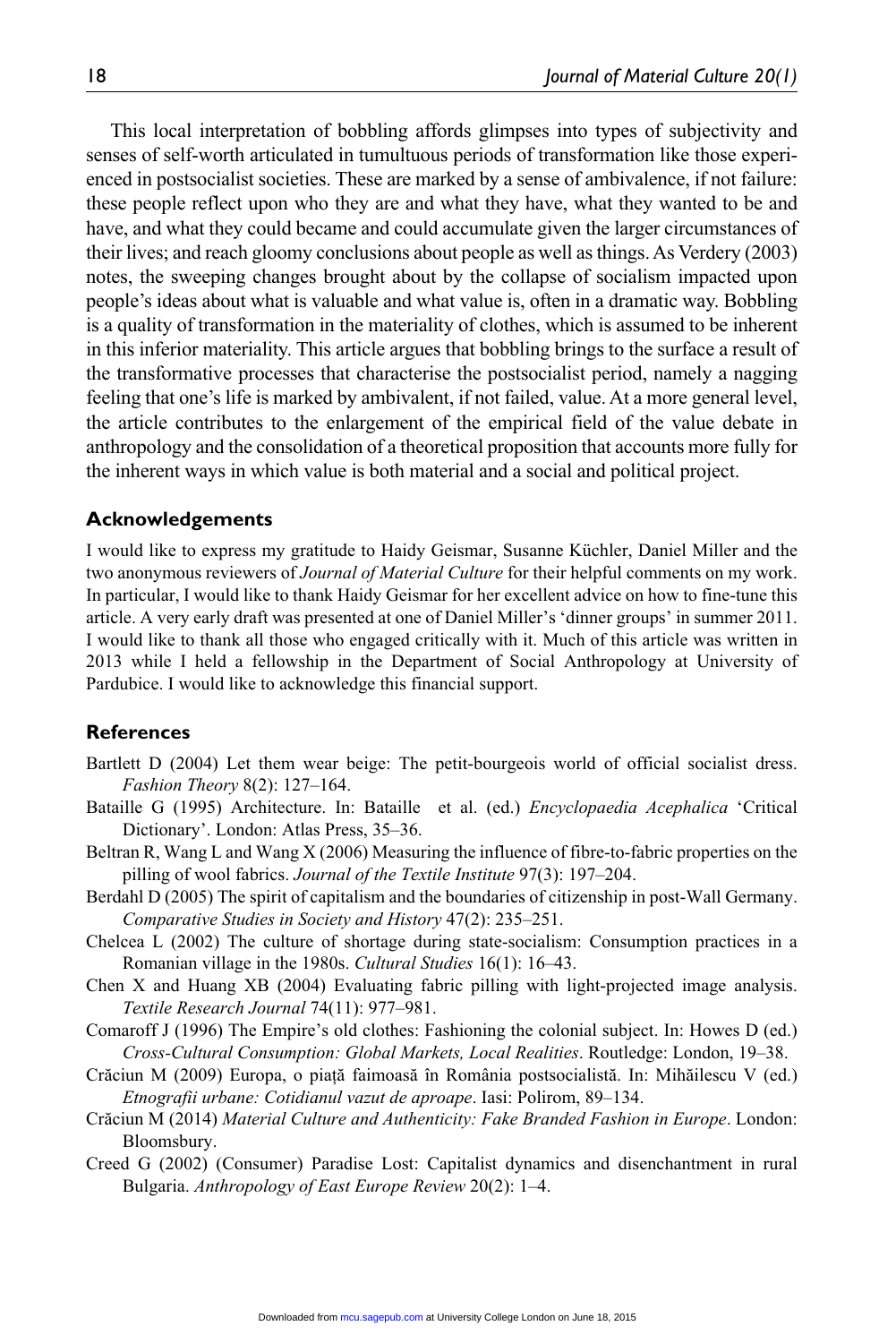- Douglas M (1996) *Purity and Danger: An Analysis of Concept of Pollution and Taboo*. London: Routledge.
- Drazin A (2011) Towards an anthropology of care: Cleanliness and consumption in urban Romanian homes. *Slovak Ethnology* 59(5): 499–515.
- Fehérváry K (2009) Goods and states: The political logic of state-socialist material culture. *Comparative Studies in Society and Culture* 51(2): 426–459.
- Gerasimova K and Chuikina S (2009) The repair society. *Russian Studies in History* 48(1): 58–74.
- Graeber D (2001) *Toward an Anthropological Theory of Value: The False Coin of Our Dreams*. New York: Palgrave.
- Hansen KT (2004) The world in dress: Anthropological perspectives on clothing fashion and culture. *Annual Review of Anthropology* 33: 369–392.
- Humphrey C (2002) *The Unmaking of Soviet life: Everyday Economies after Socialism*. Ithaca, NY: Cornell University Press.
- Kaufmann JC (1998) *Dirty Linen: Couples and Their Laundry*. London: Middlesex University Press.
- Kelley V (2009) The interpretation of surface: Boundaries, systems and their transgression in clothing and domestic textiles, c. 1880–1939. *Textile* 7(2): 216–235.
- Küchler S and Miller D (2005) *Clothing as Material Culture*. Oxford: Berg.
- Lambek M (2013) The value of (performative) acts. *HAU: Journal of Ethnographic Theory* 3(2): 141–160.
- Mandel R and Humphrey C (2002) *Markets and Moralities: Ethnographies of Postsocialism*. Oxford: Berg.
- Miller D (2008) The uses of value. *Geoforum* 39(3): 1122–1132.
- Munn N (1986) *The Fame of Gawa: A Symbolic Study of Value Transformation in a Massim (Papua New Guinea) Society*. Cambridge: Cambridge University Press.
- Otto T and Willerslev R (2013a) Introduction: 'Value as theory': Comparison, cultural critique, and guerilla ethnographic theory. *HAU: Journal of Ethnographic Theory* 3(1): 1–20.
- Otto T and Willerslev R (2013b) Prologue: 'Value as theory': Value, action and critique. *HAU: Journal of Ethnographic Theory* 3(2): 1–10.
- Packard V (1960) *The Wastemakers*. Harmondsworth: Penguin.
- Patico J (2005) To be happy in a Mercedes: Tropes of value and ambivalent visions of marketization. *American Ethnologist* 32(3): 479–96.
- Patico J (2008) *Consumption and Social Change in a Post-Soviet Middle Class*. Stanford, CA/ Washington, DC: Stanford University Press/Woodrow Wilson Centre Press.
- Patico J and Caldwell M (2002) Consumers exiting socialism: Ethnographic perspectives on daily life in post-communist Europe. *Ethnos* 67(3): 285–294.
- Pedersen M (2007) From 'public' to 'private': Markets in postsocialist Mongolia. *Anthropology of East Europe Review* 25(1): 64–71.
- Ranova E (2006) Of gloss, glitter and lipstick: Fashion, femininity and wealth in post-socialist urban Bulgaria. *Anthropology of East Europe Review* 24(2): 25–34.
- Rausing S (2002) Re-constructing the normal: Identity and the consumption of western goods in Estonia. In: Mandel R, Humphrey C (eds) *Markets and Moralities: Ethnographies of Postsocialism*. New York: Berg, 127–142.
- Roman D (2003) *Fragmented Identities: Popular Culture, Sex, and Everyday Life in Postcommunist Romania*. Lanham, MD: Lexington Books/Rowman and Littlefield.
- Shove E (2003) *Comfort, Cleanliness and Convenience*. Oxford: Berg.
- Thomas N (1991) *Entangled Objects: Exchange, Material Culture, and Colonialism in the Pacific*. Cambridge: Cambridge University Press.
- Turner T (2012[1980]) The social skin. *HAU: Journal of Ethnographic Theory* 2(2): 486–504.